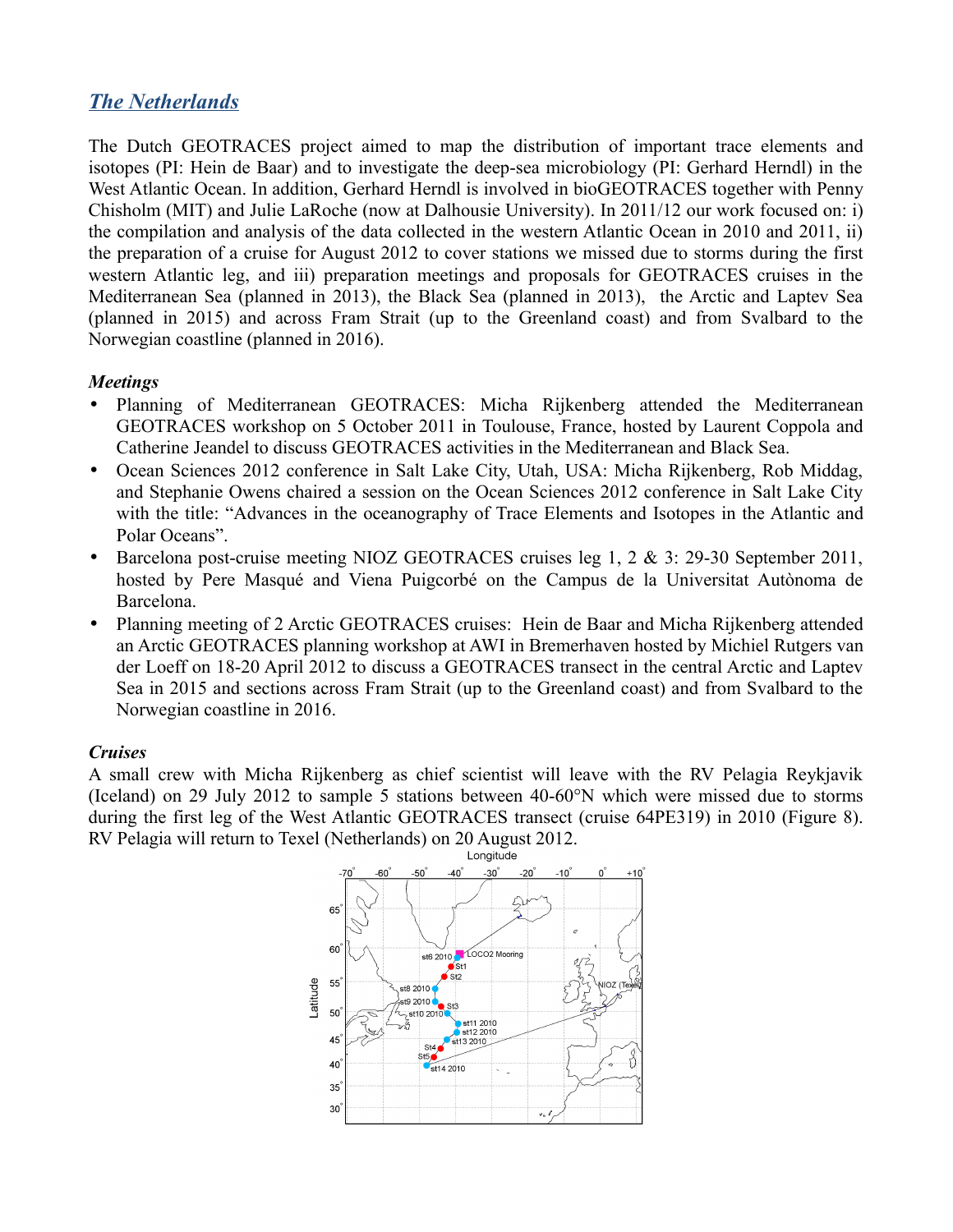**Figure 8***: Cruise tracks for servicing the LOCO2 mooring and the GEOTRACES western North Atlantic Ocean 2012 transect from Reykjavik (Iceland) to NIOZ (Netherlands). The stations sampled during this cruise are indicated with red dots and are given in context of the stations sampled during GEOTRACES 64PE319 in 2010 as indicated with blue dots.*

# *New funding*

A proposal was submitted to the Dutch NWO Open Competition for GEOTRACES transects in the Mediterranean Sea and Black Sea. A formal decision on funding of this proposal is anticipated soon.

# *New results*

Investigators are making good progress in the sample analysis and subsequent interpretation of the data collected in the western Atlantic Ocean. Many results of the western Atlantic transect have been presented at international conferences and start to appear in journal publications. Most of the results of the International Polar Year/GEOTRACES cruises in the Arctic and Antarctic have been published now.

# *Presentations*

- • [deHYPERLINK "http://www.sgmeet.com/osm2012/viewabstract2.asp?AbstractID=11200" Baar,](http://www.sgmeet.com/osm2012/viewabstract2.asp?AbstractID=11200) [H., Keijzer, E., Laan, M., Laan, P., Middag, R., Bruland, K., Biller, D., Lamborg, C., Performance](http://www.sgmeet.com/osm2012/viewabstract2.asp?AbstractID=11200) of novel ultraclean pristine samplers for trace metals in the GEOTRACES program: Intercomparison with Goflo samplers at the Bermuda Atlantic site, Ocean Sciences meeting in Salt [Lake City, USA, February 2012,](http://www.sgmeet.com/osm2012/viewabstract2.asp?AbstractID=11200) oral
- de Baar, H.J.W., Rijkenberg, M.J.A., Gerringa, L.J.A., Middag, R., van Hulten, M.M.P., Laan, P., Schoemann, V., de Jong, J.T.M., Sterl, A. and van Aken, H.M., 2012. Contrasting Biogeochemical Cycling of Iron and Aluminium along the GEOTRACES West Atlantic section. Goldschmidt Conference in Montréal, Canada, June 2012, oral
- de Baar, H., Klunder, M., Thuroczy, C-E., Laan, P., Gerringa, L., Alderkamp, A-C., Middag, R., Arrigo, K., Keynote: Dissolved Iron in the Arctic and Antarctic Oceans, Goldschmidt Conference in Montréal, Canada, June 2012, oral
- Bowman, K., Kading, T., Swarr, G., Lamborg, C., Hammerschmidt, C., Rijkenberg, M., Mercury species and thiols from GEOTRACES cruises in the North and South Atlantic Ocean, Goldschmidt Conference in Montréal, Canada, June 2012, oral
- , Ocean Sciences meeting in Salt Lake City, USA, February 2012, oral
- Deng, F., Thomas, A., Henderson, G., Rijkenberg, M., Controls on seawater 231-Pa, 230-Th and 232-Th concentrations along the flow paths of major deep-water masses in the Southwest Atlantic, Goldschmidt Conference in Montréal, Canada, June 2012, oral
- van Heuven, S., Hoppema, M., de Baar, H., Meijer, H., Quantifying the rate of storage of anthropogenic carbon in the South Atlantic Ocean. A watermass-based estimate from 35 years of interior ocean carbon data, Ocean Sciences meeting in Salt Lake City, USA, February 2012, oral
- •
- , Ocean Sciences meeting in Salt Lake City, USA, February 2012, oral
- Middag, R., Van Aken, H.M., De Baar, H.J.W.. Dissolved Aluminium in the West Altantic Ocean. Poster presentation at the 2011 Gordon Research Conference on Chemical Oceanography, 15/16- 08-2011, Proctor Academy, Andover, NH, USA.
- , Ocean Sciences meeting in Salt Lake City, USA, February 2012, oral
- •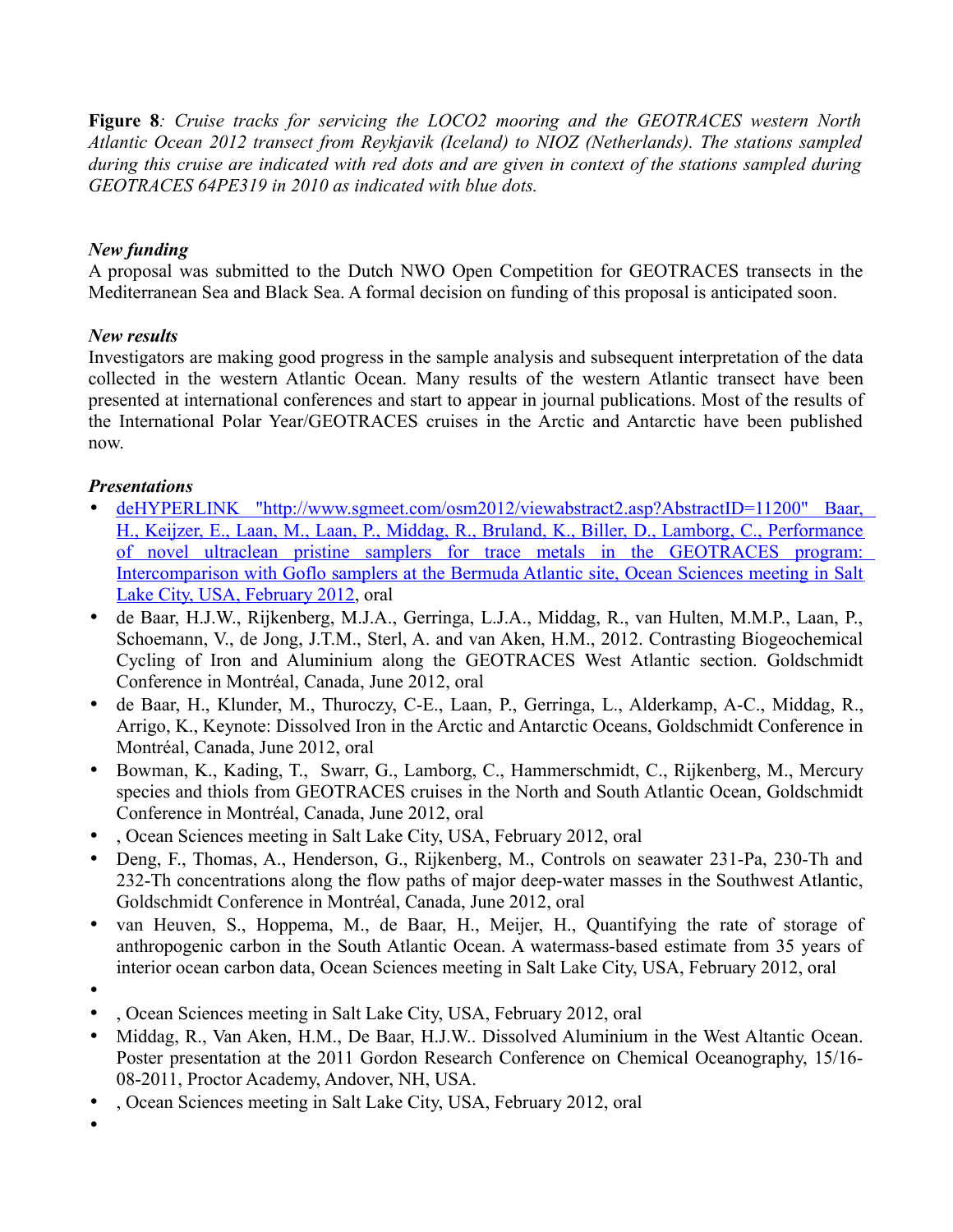• Rijkenberg, M.J.A., Gerringa, L.J.A., Laan, P., Schoemann, V., Middag, R., van Heuven, S.M.A.C., Salt, L., van Aken, H.M., de Jong, J.T.M. and de Baar, H.J.W., 2011. Dissolved Fe in the Western Atlantic Ocean: Distribution, sources, sinks and cycling. Goldschmidt Conference 14-19 August 2011, Prague, oral.

### *Journal articles*

Charles-Edouard Thuróczy completed his PhD thesis comprising 5 research articles on the organic complexation of Fe in the Polar Oceans on 21 November 2011 at the University of Groningen (http://irs.ub.rug.nl/ppn/338020667). Daniele De Corte defended his thesis comprising 5 research articles on the interactions between viruses and prokaryotes on 23 April 2012 at the University of Groningen (http://irs.ub.rug.nl/ppn/341380326). Maarten Klunder will defend his thesis on Fe in Polar Oceans 5 October 2012 at the University of Groningen. Several articles of the Antarctic Polarstern expedition ANT XXIV/3 appeared in a special issue of Deep-Sea Research II.

- Alderkamp, A.-C., Mills, M.M., van Dijken, G.L., Laan, P., Thuróczy, C.-E., Gerringa, L.J.A., de Baar, H.J.W., Payne, C.D., Visser, R.J.W., Buma, A.G.J. and Arrigo, K.R., 2012. Iron from melting glaciers fuels phytoplankton blooms in the Amundsen Sea (Southern Ocean): Phytoplankton characteristics and productivity. Deep Sea Research Part II: Topical Studies in Oceanography, 71– 76(0): 32-48.
- De Corte, D., Sintes, E., Yokokawa, T., Reinthaler, T. and Herndl, G.J., 2012. Links between viruses and prokaryotes throughout the water column along a North Atlantic latitudinal transect. ISME J: 1–12, doi:10.1038/ismej.2011.214
- Gerringa, L.J.A., Alderkamp, A.-C., Laan, P., Thuróczy, C.-E., de Baar, H.J.W., Mills, M.M., van Dijken, G.L., van Haren, H. and Arrigo, K.R., 2012. Iron from melting glaciers fuels the phytoplankton blooms in Amundsen Sea (Southern Ocean); iron biogeochemistry. Deep Sea Res. II, 71-76: 16-31.
- van Heuven, S.M.A.C., Hoppema, M., Huhn, O., Slagter, H.A. and de Baar, H.J.W., 2011. Direct observation of increasing CO2 in the Weddell Gyre along the Prime Meridian during 1973-2008. Deep Sea Res. II, 58(25-26): 2613-2635.
- van Hulten, M.M.P., Sterl, A., Tagliabue, A., Dutay, J.-C., Gehlen, M., de Baar, H.J.W. and Middag, R., 2012. Aluminium in an ocean general circulation model compared with the West Atlantic Geotraces cruises. J. Mar. Syst., in press, doi: 10.1016/j.jmarsys.2012.05.005
- de Jong, J., Schoemann, V., Lannuzel, D., Croot, P., de Baar, H. and Tison, J.-L., 2012. Natural iron fertilization of the Atlantic sector of the Southern Ocean by continental shelf sources of the Antarctic Peninsula. J. Geophys. Res., 117(G1): G01029, doi: 10.1029/2011jg001679
- Klunder, M.B., Bauch, D., Laan, P., de Baar, H.J.W., van Heuven, S. and Ober, S., 2012. Dissolved iron in the Arctic shelf seas and surface waters of the central Arctic Ocean: Impact of Arctic river water and ice-melt. J. Geophys. Res., 117(C1): C01027, doi: 10.1029/2011jc007133
- Klunder, M.B., Laan, P., Middag, R., de Baar, H.J.W. and Bakker, K., 2012. Dissolved iron in the Arctic Ocean: Important role of hydrothermal sources, shelf input and scavenging removal. J. Geophys. Res., 117(C4): C04014, doi: 10.1029/2011jc007135
- Klunder, M.B., Laan, P., Middag, R., De Baar, H.J.W. and van Ooijen, J.C., 2011. Dissolved iron in the Southern Ocean (Atlantic sector). Deep Sea Res. II, 58(25-26): 2678-2694.
- Middag, R., de Baar, H.J.W., Laan, P. and Huhn, O., 2012. The effects of continental margins and water mass circulation on the distribution of dissolved aluminum and manganese in Drake Passage. J. Geophys. Res., 117: C01019, doi: 10.1029/2011JC007434
- Middag, R., de Baar, H.J.W., Laan, P., Cai, P.H. and van Ooijen, J.C., 2011. Dissolved manganese in the Atlantic sector of the Southern Ocean. Deep Sea Res. II, 58(25-26): 2661-2677.